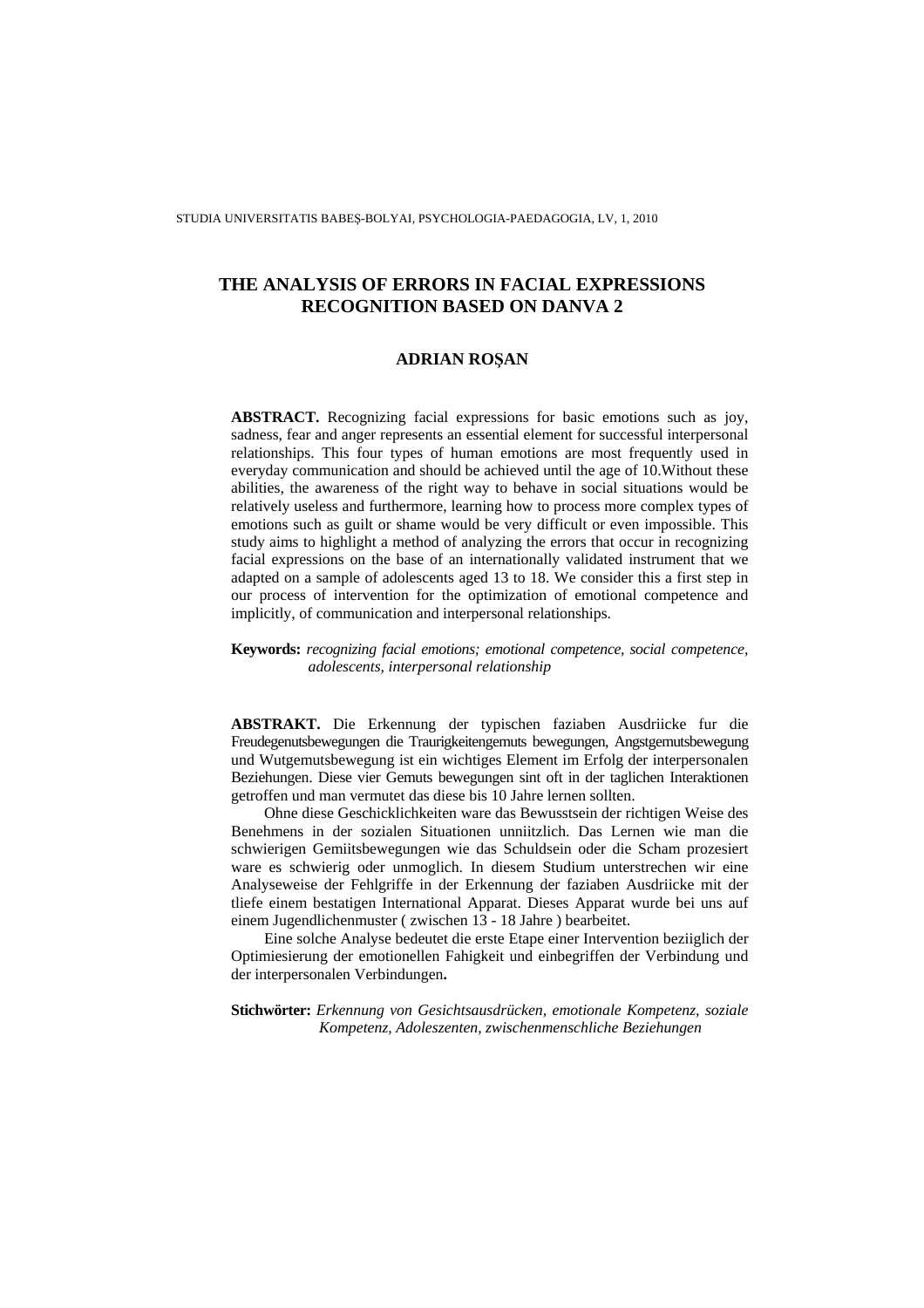Recognizing facial expressions and the correct use of facial index represents a key factor in the process of communication along with the interpersonal relationships. This requires certain training at early age that will later be materialized in what we call emotional competence. The errors committed in identifying facial expressions have a negative influence on interhuman communication and on the development of empathy in different social contexts, which may lead to disruptive behaviour.

A first step in the assessment of emotional competence resides in the level of accuracy in identifying facial expressions, materialized in the number of errors that occur in the recognition of facial index for the main emotions such as joy, sadness, fear and anger.

We propose for this the use of DANVA 2 which represents a complex diagnosis analysis of the accuracy of non verbal receptivity.

Data concerning the receptive and expressive subtests of the original DANVA 2 Screening Instrument were presented for the first time in 1989 within a symposium of the APA and the published in the Journal of Nonverbal Behavior (1994).

DANVA 2 is used for identifying:

- the number of errors committed for each type of emotions;
- the number of errors concerning high or low intensity stimuli;

the number of errors for each type of emotions regarding the intensity of the stimuli;

#### **Data analysis**

We have standardized and adapted this instrument on a Romanian sample of 228 adolescents, aged 13 to 18, the average age of 15,8 years old. The sample consisted of 29,8% boys and 70,2% girls.

| w |  |
|---|--|
|   |  |

| Table no. 1 |  |
|-------------|--|
|-------------|--|

| N                             | Valid   | 228      |
|-------------------------------|---------|----------|
|                               | Missing | $\theta$ |
| Mean                          |         | 15,88    |
| Std. Deviation                |         | 1,39     |
| <b>Skewness</b>               |         | ,074     |
| <b>Std. Error of Skewness</b> |         | ,161     |
| Kurtosis                      |         | $-1,254$ |
| <b>Std. Error of Kurtosis</b> |         | .321     |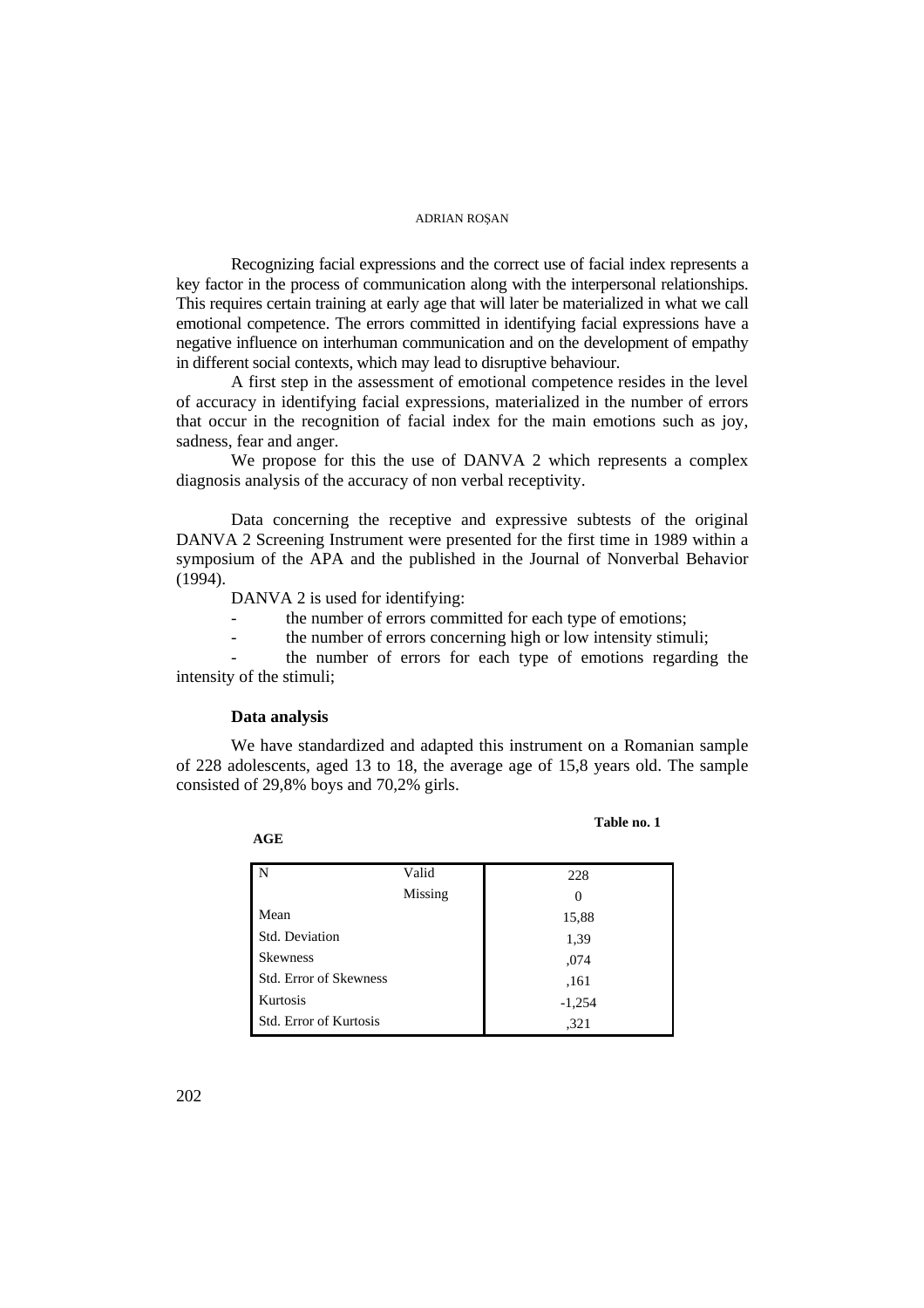#### **Table no. 2**

| AGE   |       |           |         |               |                       |
|-------|-------|-----------|---------|---------------|-----------------------|
|       |       | Frequency | Percent | Valid Percent | Cumulative<br>Percent |
| Valid | 13    |           | 4,      | ,4            | ,4                    |
|       | 14    | 45        | 19,7    | 19,7          | 20,2                  |
|       | 15    | 57        | 25,0    | 25,0          | 45,2                  |
|       | 16    | 37        | 16,2    | 16,2          | 61,4                  |
|       | 17    | 53        | 23,2    | 23,2          | 84,6                  |
|       | 18    | 35        | 15,4    | 15,4          | 100,0                 |
|       | Total | 228       | 100,0   | 100,0         |                       |

**Table no. 3** 

| <b>GENDER</b>                 |         |          |
|-------------------------------|---------|----------|
| $\overline{\mathbf{N}}$       | Valid   | 228      |
|                               | Missing | $\theta$ |
| Mean                          |         | 1,70     |
| Std. Deviation                |         | ,46      |
| <b>Skewness</b>               |         | $-.888$  |
| <b>Std. Error of Skewness</b> |         | ,161     |
| Kurtosis                      |         | $-1,223$ |
| <b>Std. Error of Kurtosis</b> |         | ,321     |

### **GENDER**

|       |          | Frequency | Percent | <b>Valid Percent</b> | Cumulative<br>Percent |
|-------|----------|-----------|---------|----------------------|-----------------------|
| Valid | masculin | 68        | 29,8    | 29,8                 | 29,8                  |
|       | feminin  | 160       | 70,2    | 70,2                 | 100,0                 |
|       | Total    | 228       | 100,0   | 100,0                |                       |

The internal consistency index of 0,85 indicates a good construct validity of the instrument on the investigated sample.

**Table no. 5** 

**Table no. 4** 

| RELIABILITY ANALYSIS - SCALE (ALPHA)<br>N <sub>of</sub> |  |  |  |  |  |  |  |
|---------------------------------------------------------|--|--|--|--|--|--|--|
| Statistics for Mean Variance Std Dev Variables          |  |  |  |  |  |  |  |
| SCALE 49,7105 248,4268 15,7616 51                       |  |  |  |  |  |  |  |
| <b>Reliability Coefficients</b>                         |  |  |  |  |  |  |  |
| N of Cases = $228,0$ N of Items = 51                    |  |  |  |  |  |  |  |
| Alpha = $,8509$                                         |  |  |  |  |  |  |  |

203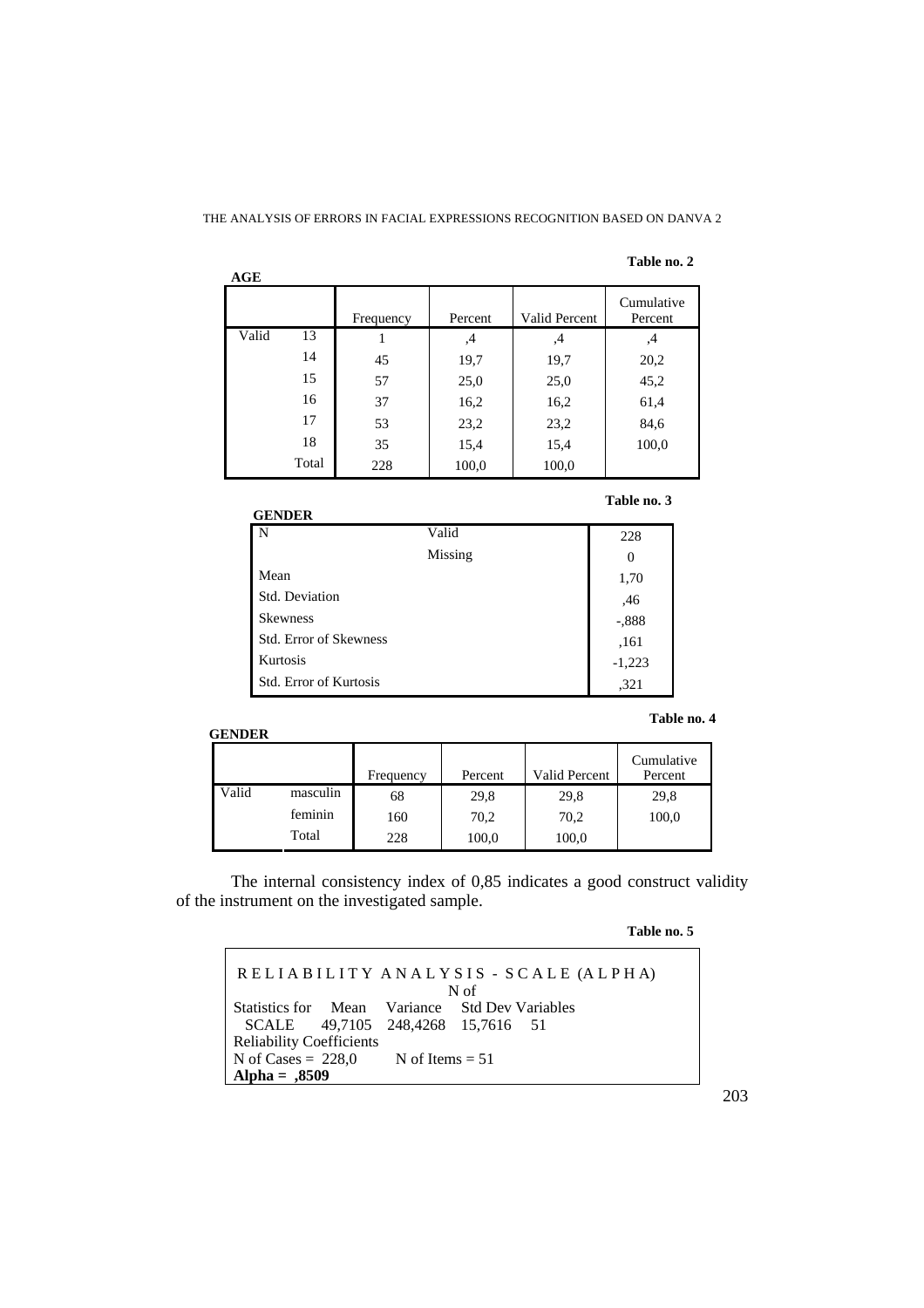For a better understanding of the assessment measures that this instrument uses to determine the accuracy of nonverbal receptivity we present an example below.

# **An example of error analysis for facial expressions recognition<sup>1</sup>**

| ttem           | Räspuns client | Räspuns corect            | Intensitate |  |
|----------------|----------------|---------------------------|-------------|--|
| 1              | bucuros        | bucuros                   | ridicată    |  |
| $\overline{2}$ | trist          | temåtor                   | scäzutä     |  |
| 3              | bucuros        | nervos.                   | ridicată    |  |
| 4              | temätor        | bucuros                   | scäzutä     |  |
| 5              | nervos.        | nervos.                   | scäzutä     |  |
| 6              | trist          | trist                     | ridicată    |  |
| 7              | bucuros        | bucuros                   | scăzută     |  |
| $\overline{8}$ | temätor        | temätor                   | scäzutä     |  |
| $\overline{a}$ | trist          | temåtor                   | ridicată    |  |
| 10             | bucuros        | bucuros                   | scäzutä     |  |
| 11             | nervos         | trist                     | ridicată    |  |
| 12             | bucuros        | nervos                    | scäzutä     |  |
| 13             | trist          | trist                     | scäzutä     |  |
| 14             | trist          | trist                     | scäzutä     |  |
| 15             | bucuros        | nervos:                   | ridicată    |  |
| 16             | temätor        | temåtor                   | scäzutä     |  |
| 17             | nervos.        | trist                     | scăzută     |  |
| 18             | trist          | trist                     | ridicată    |  |
| 19             | temåtor        | temåtor                   | ridicată    |  |
| 20             | bucuros        | nervos                    | ridicată    |  |
| 21             | temåtor        | temåtor                   | ridicată    |  |
| 22             | nervos         | nervos                    | ridicată    |  |
| 23             | bucuros        | bucuros                   | ridicată    |  |
| 24             | bucuros        | bucuros                   | ridicată    |  |
|                |                | Räspunsuri corecte: 62.5% |             |  |

<sup>&</sup>lt;sup>1</sup> The name of client is fictive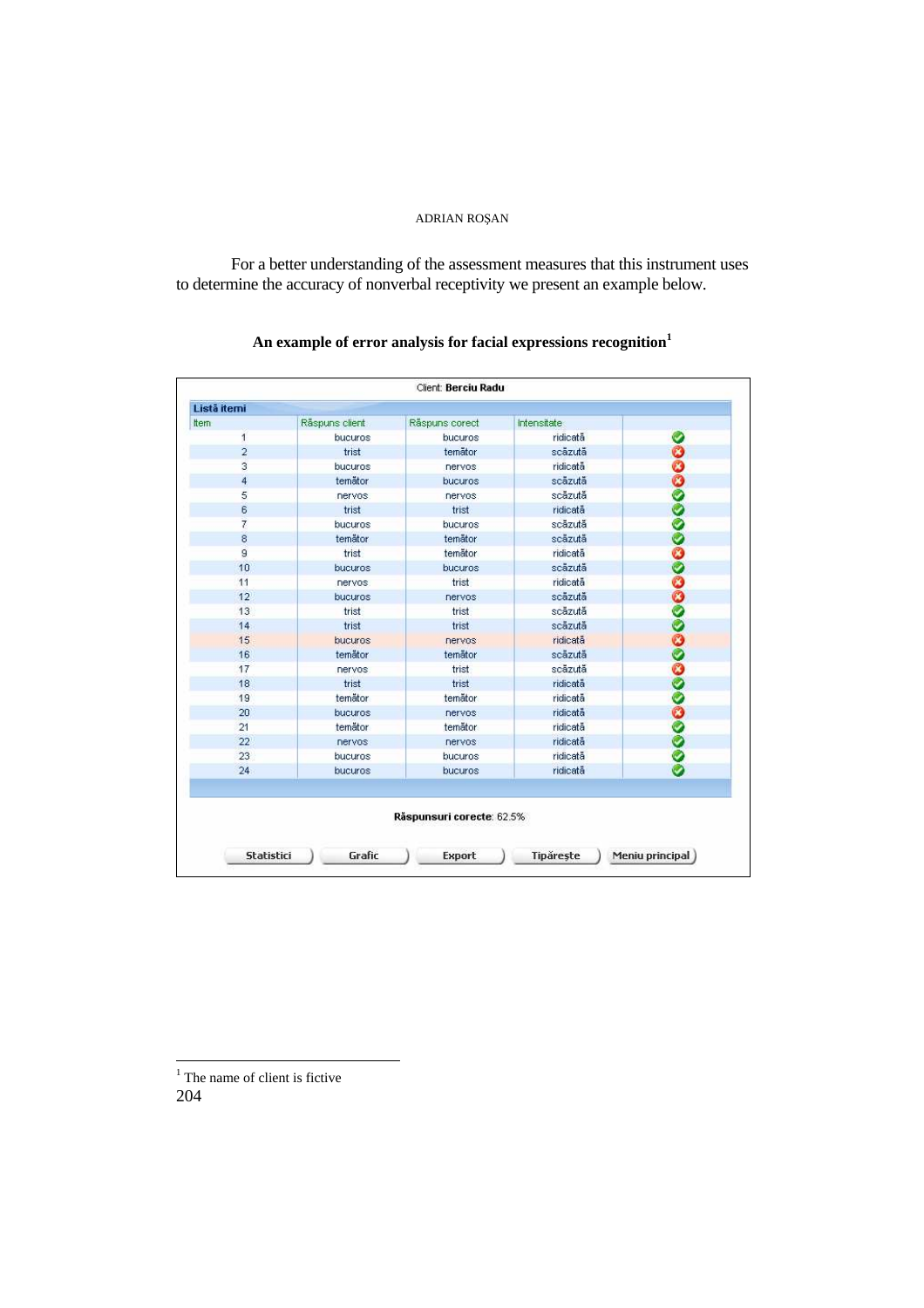



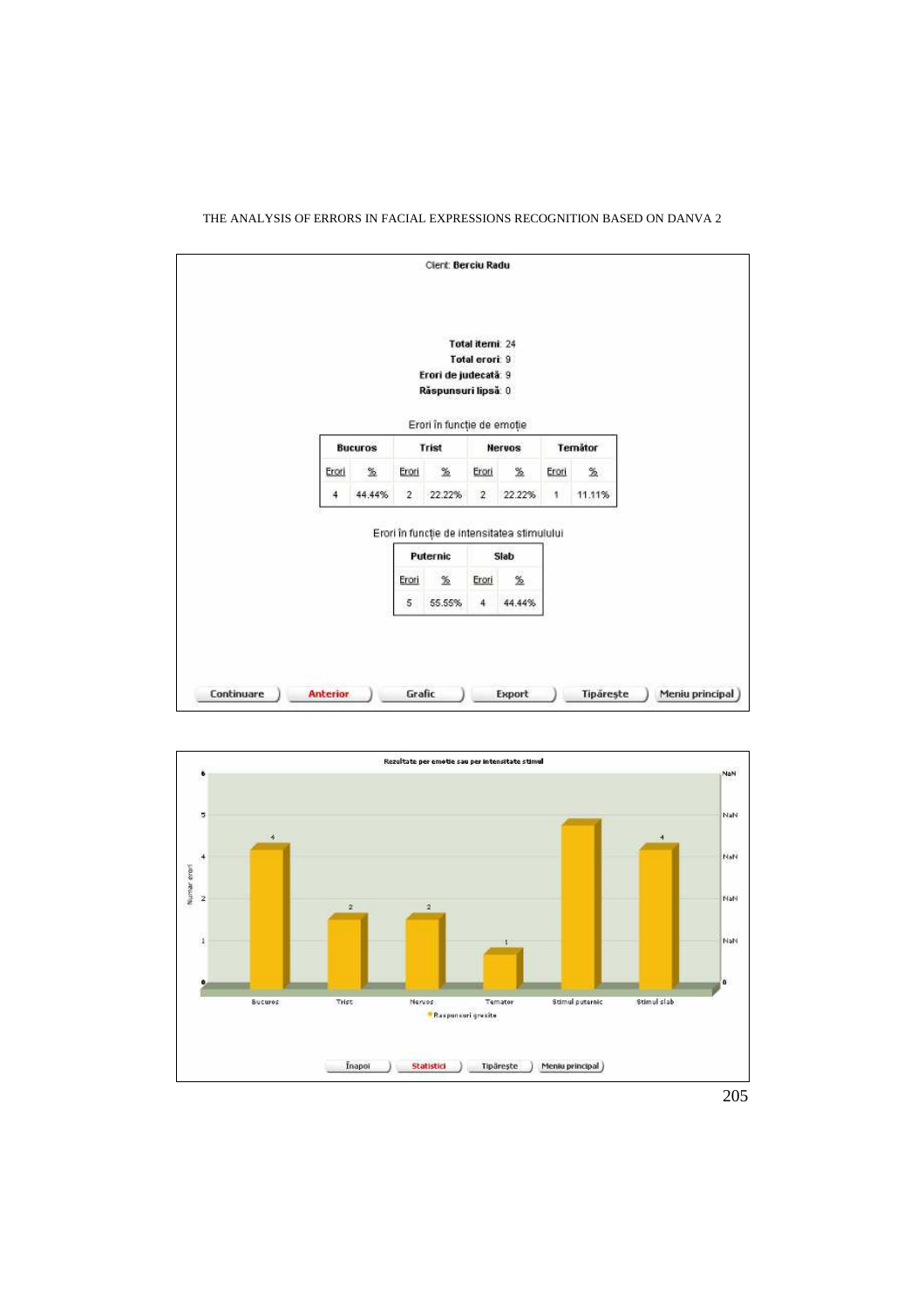# **1. The average of total errors using DANVA 2 (adult figures)**

**Table no. 6** 

|      | Valid   | 228      |
|------|---------|----------|
|      | Missing | $\Omega$ |
| Mean |         | 8.29     |

The average of total errors registered on the sample of 228 participants at the study is 8,29.

By reporting the average we have obtained to the average of 4,2 for the segment of age between 13 and 18 on the basis of over 200 other studies, we have noted that the average of total errors on the Romanian sample is double, which may require further investigation.

### **2. The average of errors committed for each of the four types of emotions that were evaluated: joy, sadness, fear and anger**

**Table no. 7** 

|      |         | E BUCURO | TRIST<br>F. | <b>E NERVOS</b> | <b>TEMATO</b><br>F. |
|------|---------|----------|-------------|-----------------|---------------------|
|      | Valid   | 228      | 228         | 228             | 228                 |
|      | Missing |          |             |                 |                     |
| Mean |         | 2,01     | 1,99        | 1,83            | 2,45                |

Data analysis shows an average of total errors for the emotion of joy of 2,01 , for the emotion of sadness of 1,99, for the emotion of anger of 1,83 and for the emotion of fear of 2,45. Therefore, our findings indicate that the lowest value for the average of errors is registered for the emotion of anger and the highest for the emotion of fear. The values of the averages of the other two types of emotions were close. We note that the most serious difficulties in nonverbal accuracy recognition were found for the emotions of anger, joy and fear.

### **3. Total number of errors in recognizing emotions regarding the intensity of the stimulus**

**Table no. 8** 

|      |         | <b>E PUTERN</b> | E SLAB |
|------|---------|-----------------|--------|
|      | Valid   | 228             | 228    |
|      | Missing |                 |        |
| Mean |         | 4.89            | 3.39   |

206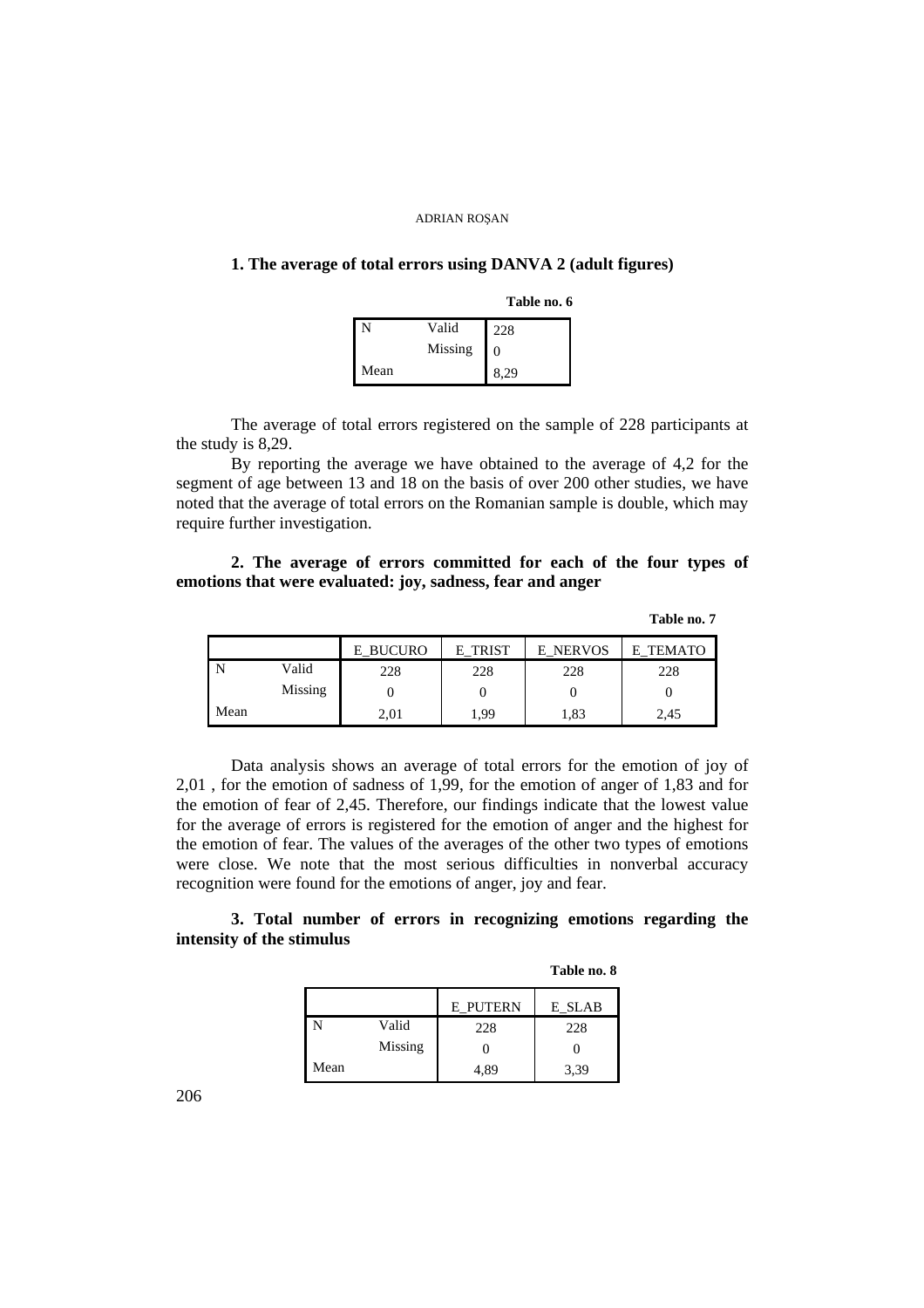We found an average of errors depending on the intensity of the stimulus of 4,89 for the strong stimuli and of 3,39 for the weaker stimuli. Therefore, the average of total errors in recognizing facial expressions is higher for stronger stimuli.

|                 |                |                  | <b>E_SLAB</b>  |                |              |                |                |                |                |                |              |                |                |
|-----------------|----------------|------------------|----------------|----------------|--------------|----------------|----------------|----------------|----------------|----------------|--------------|----------------|----------------|
|                 |                | $\boldsymbol{0}$ | 1              | $\overline{2}$ | 3            | $\overline{4}$ | 5              | 6              | 7              | 8              | 9            | 10             | Total          |
| <b>E_PUTERN</b> | 1              |                  | $\mathbf{1}$   |                | $\mathbf{2}$ |                |                |                |                |                |              |                | $\mathfrak{Z}$ |
|                 | $\overline{2}$ |                  | 1              | 3              | 3            | $\overline{2}$ | $\overline{2}$ |                |                |                |              |                | 11             |
|                 | $\mathfrak{Z}$ |                  | $\overline{2}$ | $\overline{2}$ | 6            | 3              | $\overline{2}$ |                |                | 1              |              |                | 16             |
|                 | $\overline{4}$ | $\overline{2}$   | 13             | 8              | 19           | 11             | $\overline{4}$ | 3              | $\overline{2}$ | 1              |              | $\mathbf{1}$   | 64             |
|                 | $\sqrt{5}$     |                  | $\,8\,$        | 13             | 21           | 12             | 9              | $\mathbf{1}$   | 1              |                |              |                | 65             |
|                 | 6              |                  | 5              | $\overline{7}$ | 9            | $8\,$          | 3              | 3              |                |                | $\mathbf{1}$ | $\mathbf{1}$   | 37             |
|                 | 7              |                  | 1              | $\mathbf{1}$   | 7            | 5              | 3              | $\overline{2}$ | 1              | 1              |              |                | 21             |
|                 | $\,$ 8 $\,$    |                  |                | $\mathbf{1}$   |              | $\overline{2}$ |                | $\overline{2}$ | 3              |                |              |                | $\,8\,$        |
|                 | 9              |                  |                |                |              | $\overline{2}$ |                |                |                |                |              |                | $\overline{2}$ |
|                 | 11             |                  |                |                |              |                |                |                |                | 1              |              |                | 1              |
| Total           |                | 2                | 31             | 35             | 67           | 45             | 23             | 11             | 7              | $\overline{4}$ | 1            | $\overline{2}$ | 228            |

**Table no. 9** 

**Table no. 10** 

|                              | Value      | df | Asymp. Sig.<br>$(2-sided)$ |
|------------------------------|------------|----|----------------------------|
| Pearson Chi-Square           | 147,922(a) | 90 | ,000                       |
| Likelihood Ratio             | 82,621     | 90 | .697                       |
| Linear-by-Linear Association | 14,000     |    | ,000                       |
| N of Valid Cases             | 228        |    |                            |

**Chi-Square Test** 

By applying CHI square test , we found significant differences between the values of errors depending on intensity of the stimulus, showing that the number of errors is higher for the stimuli of higher intensity than for those of lower intensity.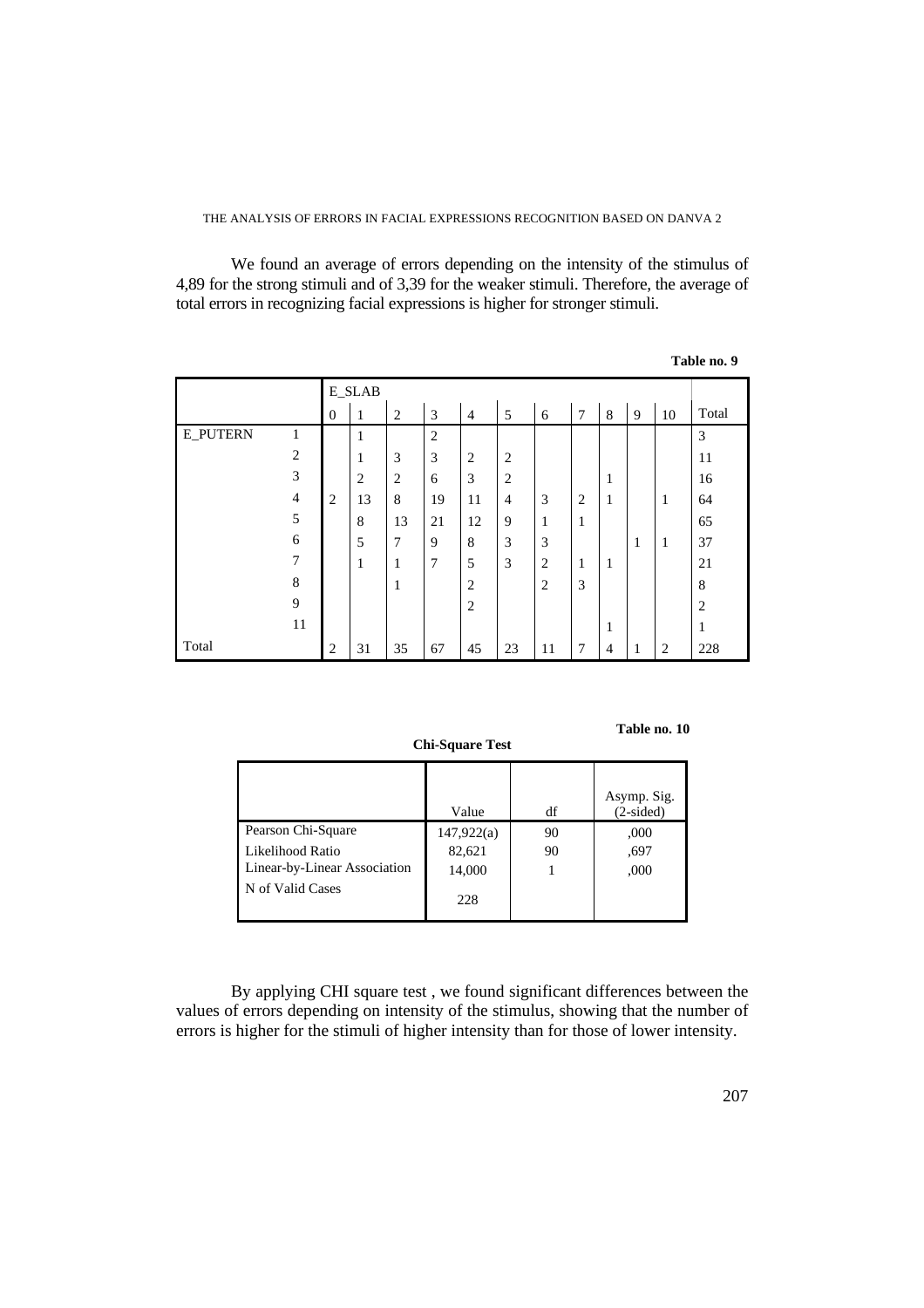# **4. The average of total errors for the emotion of joy depending on the intensity of the stimulus**

|      |         |         | Table no. 11 |
|------|---------|---------|--------------|
|      |         | E_BUC_P | E BUC S      |
|      | Valid   | 228     | 228          |
|      | Missing |         |              |
| Mean |         | 1,81    | 0,20         |

We found an average of total errors for the emotion of joy of 1,81 for the high intensity stimuli and of 0,20 for the low intensity stimuli.

|             |         |    |   |   | Table no. 12 |
|-------------|---------|----|---|---|--------------|
|             | E_BUC_S |    |   |   |              |
|             |         |    | 2 | 3 | Total        |
| $E_BUC_P$ 0 | 29      | 3  | T |   | 33           |
|             | 53      | 3  |   |   | 56           |
| 2           | 55      | 9  | 4 |   | 68           |
| 3           | 53      | 8  | 3 |   | 64           |
| 4           | 3       | 2  |   |   | 6            |
| 5           |         |    |   |   |              |
| Total       | 193     | 26 | 8 |   | 228          |

**Table no. 13** 

### **Chi-Square Test**

|                              | Value     | df | Sig.<br>Asymp.<br>$(2-sided)$ |
|------------------------------|-----------|----|-------------------------------|
| Pearson Chi-Square           | 54,747(a) | 15 | ,000                          |
| Likelihood Ratio             | 23,253    | 15 | ,079                          |
| Linear-by-Linear Association | 7,133     |    | ,008                          |
| N of Valid Cases             | 228       |    |                               |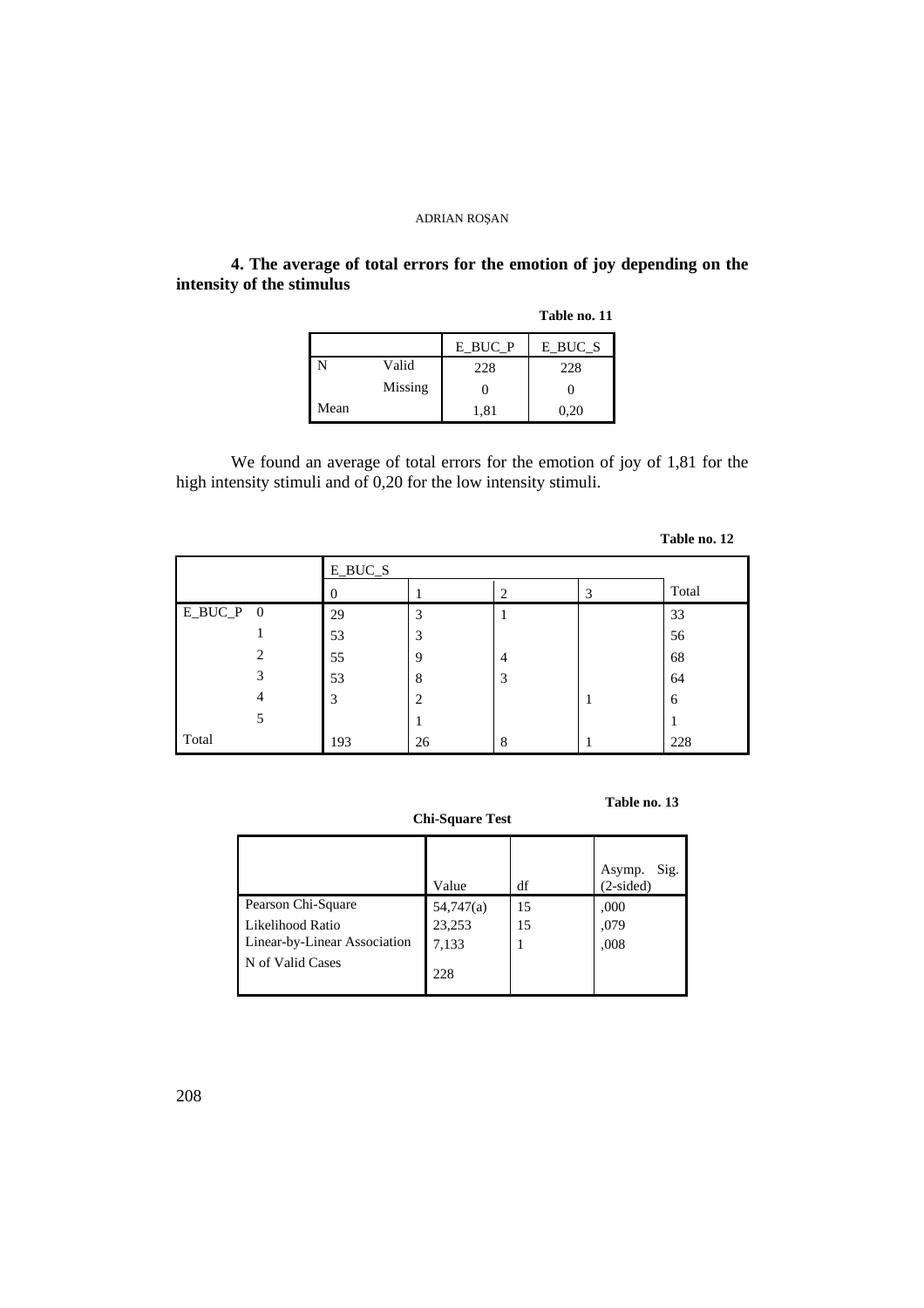CHI square test showed significant differences between the values of errors for the emotion of joy depending on the intensity of the stimuli, thus the number of errors is higher for the high intensity stimuli than for the low intensity stimuli.

# **5. The average of total errors for the emotion of sadness regarding the intensity of the stimulus**

| Table no. 14 |  |
|--------------|--|
|--------------|--|

|      |         | E TRI P | E_TRI_S |
|------|---------|---------|---------|
|      | Valid   | 228     | 228     |
|      | Missing | 0       |         |
| Mean |         |         | 1,28    |

We found an average of total errors for the emotion of sadness of 0,71 for the high intensity stimuli and of 1,28 for low intensity stimuli.

|         |                |                  | E_TRI_S |    |    |                |   |   |       |
|---------|----------------|------------------|---------|----|----|----------------|---|---|-------|
|         |                | $\boldsymbol{0}$ | 1       | 2  | 3  | 4              | 5 | 6 | Total |
| E_TRI_P | 0              | 26               | 55      | 25 | 8  | $\overline{2}$ |   |   | 116   |
|         | 1              | 13               | 34      | 21 | 4  | 2              |   |   | 74    |
|         | 2              | 4                | 13      | 10 | 1  | 1              | 1 |   | 30    |
|         | 3              | 2                | 2       |    |    |                |   | 1 | 6     |
|         | $\overline{4}$ |                  | 1       |    |    |                |   |   | 1     |
|         | 6              |                  |         |    | 1  |                |   |   | 1     |
| Total   |                | 45               | 105     | 57 | 14 | 5              | 1 | 1 | 228   |

**Table no. 15** 

**Table no. 16** 

|                              | Value     | df | Sig.<br>Asymp.<br>$(2-sided)$ |
|------------------------------|-----------|----|-------------------------------|
| Pearson Chi-Square           | 65,458(a) | 30 | ,000                          |
| Likelihood Ratio             | 24,352    | 30 | .756                          |
| Linear-by-Linear Association | 5,061     |    | ,024                          |
| N of Valid Cases             | 228       |    |                               |

**Chi-Square Test**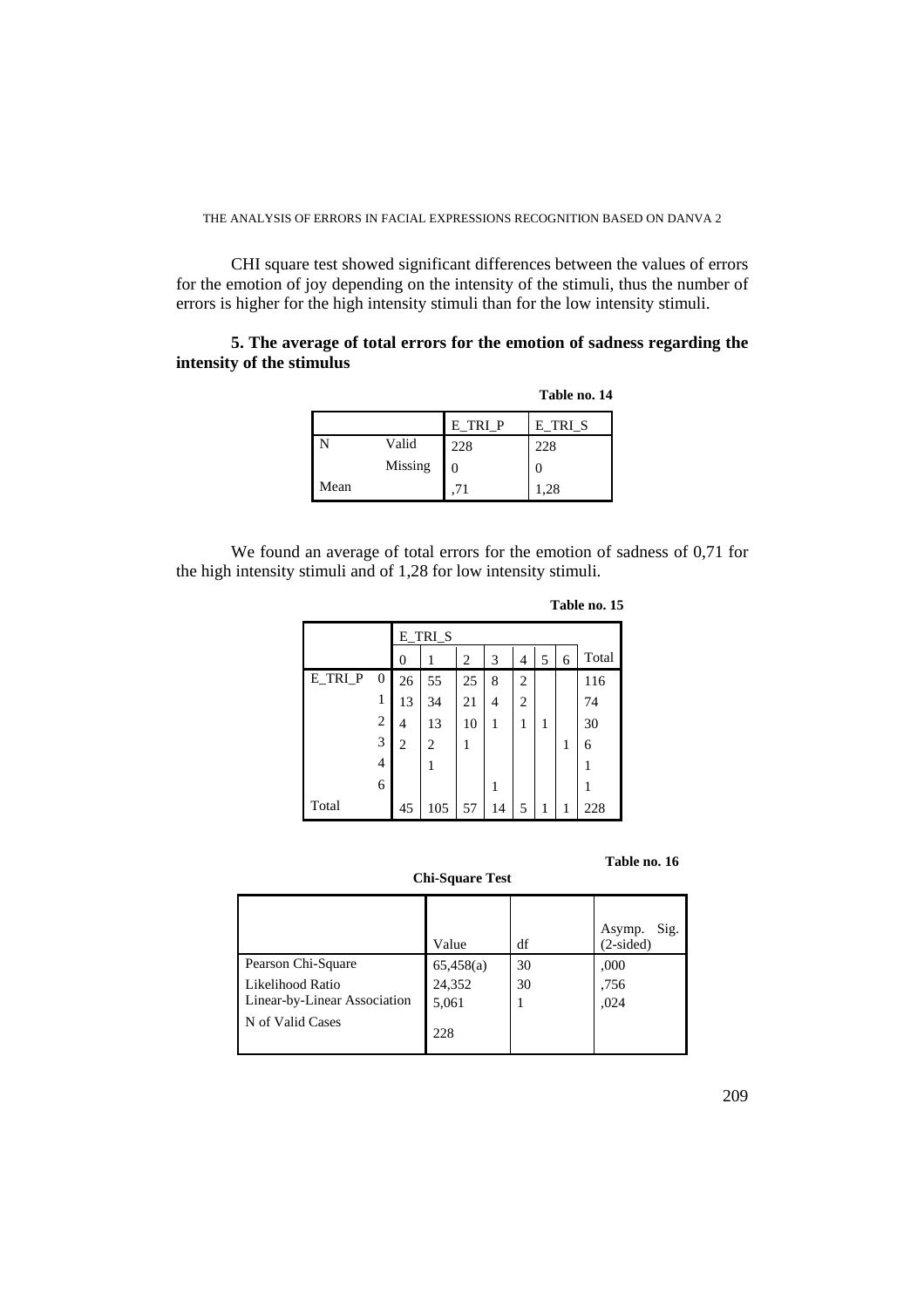CHI square test showed significant differences between the number of errors committed for the emotion of sadness depending on the intensity of the stimulus, thus the number of errors was higher for the low intensity stimuli and lower for the high intensity stimuli.

# **6. The average of total errors for the emotion of anger regarding the intensity of the stimulus**

|      |         |         | Table no. 17 |
|------|---------|---------|--------------|
|      |         | E_NER_P | E NER S      |
|      | Valid   | 228     | 228          |
|      | Missing |         |              |
| Mean |         | 1,23    |              |

We found an average of total errors committed for the emotion of anger of 1,23 for the high intensity stimuli and of 0,61 for the low intensity stimuli.

| Table no. 18 |  |  |
|--------------|--|--|
|--------------|--|--|

**Table no. 19** 

|       |          | <b>E_NER_S</b> |    |                |   |   |       |
|-------|----------|----------------|----|----------------|---|---|-------|
|       |          | U              |    | 2              | 3 |   | Total |
| E_NER | $\theta$ | 35             | 11 | 7              | 2 |   | 56    |
|       |          | 55             | 28 | 9              | 4 | ി | 98    |
|       | 2        | 29             | 16 |                |   |   | 45    |
|       | 3        | 10             | 11 | $\overline{c}$ |   |   | 24    |
|       | 4        | 3              |    |                |   |   | 5     |
| Total |          | 132            | 67 | 19             |   | 3 | 228   |

**Chi-Square Test** 

|                              | Value     | df | Asymp. Sig. $(2\t{-sided})$ |
|------------------------------|-----------|----|-----------------------------|
| Pearson Chi-Square           | 15,740(a) | 16 | .471                        |
| Likelihood Ratio             | 21,499    | 16 | ,160                        |
| Linear-by-Linear Association | .173      |    | .677                        |
| N of Valid Cases             | 228       |    |                             |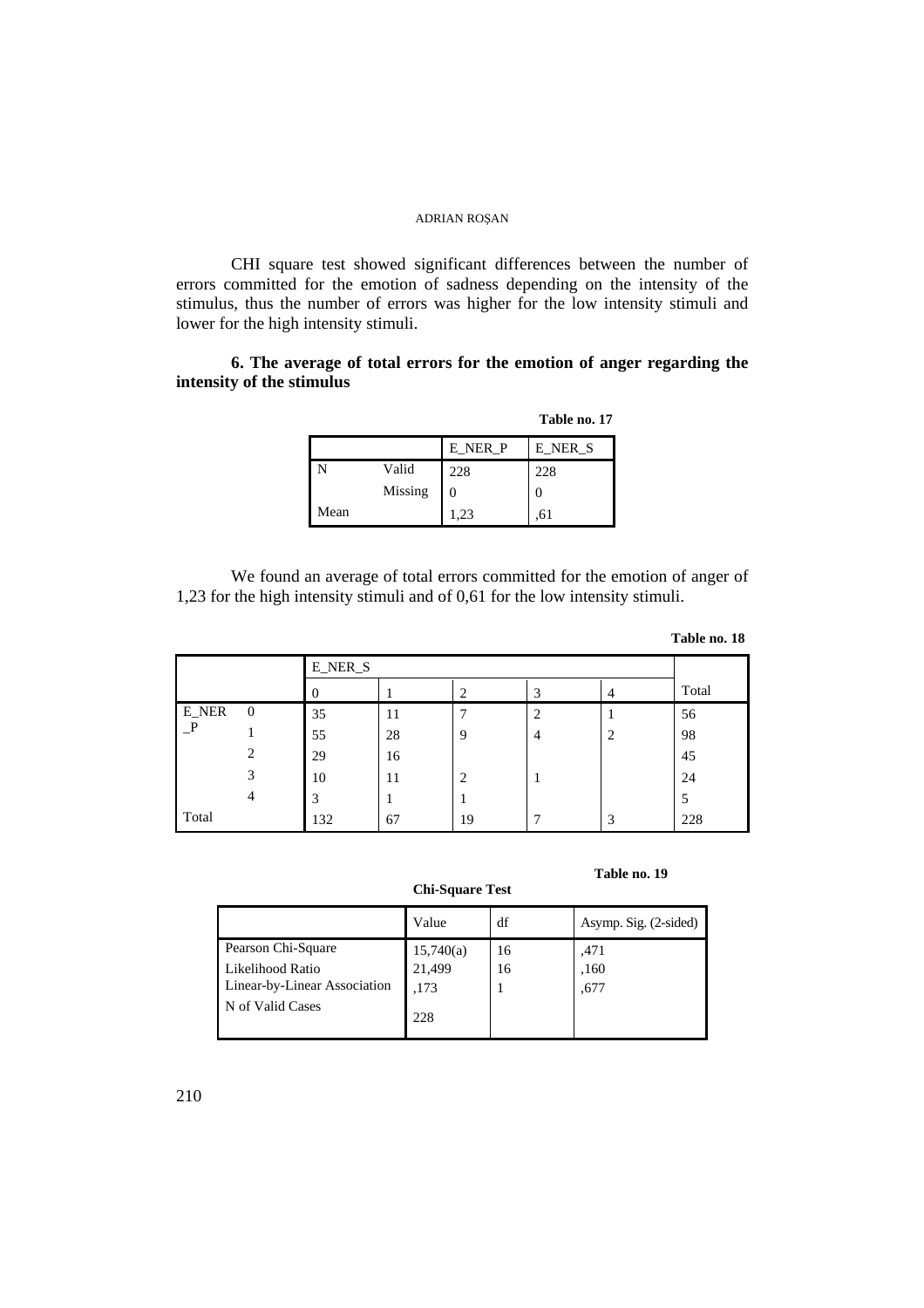CHI square test showed no significant differences between the number of errors for the emotion of anger depending on the intensity of the stimuli, though the average of errors was higher for the high intensity stimuli than for the low intensity stimuli.

# **7. The average of total errors for the emotion of fear regarding the intensity of the stimuli**

|      |         |         | Table no. 20 |
|------|---------|---------|--------------|
|      |         | E TEM P | E TEM S      |
|      | Valid   | 228     | 228          |
|      | Missing |         | $\theta$     |
| Mean |         | 1,14    | 1,31         |

 We found an average of total errors committed for the emotion of fear of 1,14 for the high intensity stimuli and of 1,31 for the low intensity stimuli.

#### **Table no. 21**

|                                                   | E_TEM_S |     |    |    |   |                |
|---------------------------------------------------|---------|-----|----|----|---|----------------|
|                                                   |         |     | 2  | 3  | 4 | Total          |
| $E$ <sub>_</sub> TEM_P<br>$\overline{\mathbf{0}}$ | 15      | 37  | 11 | 6  |   | 69             |
|                                                   | 16      | 42  | 22 | 5  | 7 | 92             |
| 2                                                 | 5       | 20  | 11 | 4  |   | 4 <sup>1</sup> |
| 3                                                 | 9       | 3   | 9  |    |   | 22             |
| 4                                                 |         |     | 4  |    |   |                |
| 5                                                 |         |     |    |    |   |                |
| 6                                                 |         | 4   |    |    | и | 2              |
| Total                                             | 45      | 103 | 54 | 17 | 9 | 228            |

### **Table no. 22**

#### **Chi-Square Tests**

|                                 | Value      | df | Asymp.<br>Sig.<br>(2-sided) |
|---------------------------------|------------|----|-----------------------------|
| Pearson Chi-Square              | $52,854^a$ | 24 | ,001                        |
| Likelihood Ratio                | 42,325     | 24 | ,012                        |
| Linear-by-Linear<br>Association | 3,114      |    | ,078                        |
| N of Valid Cases                | 228        |    |                             |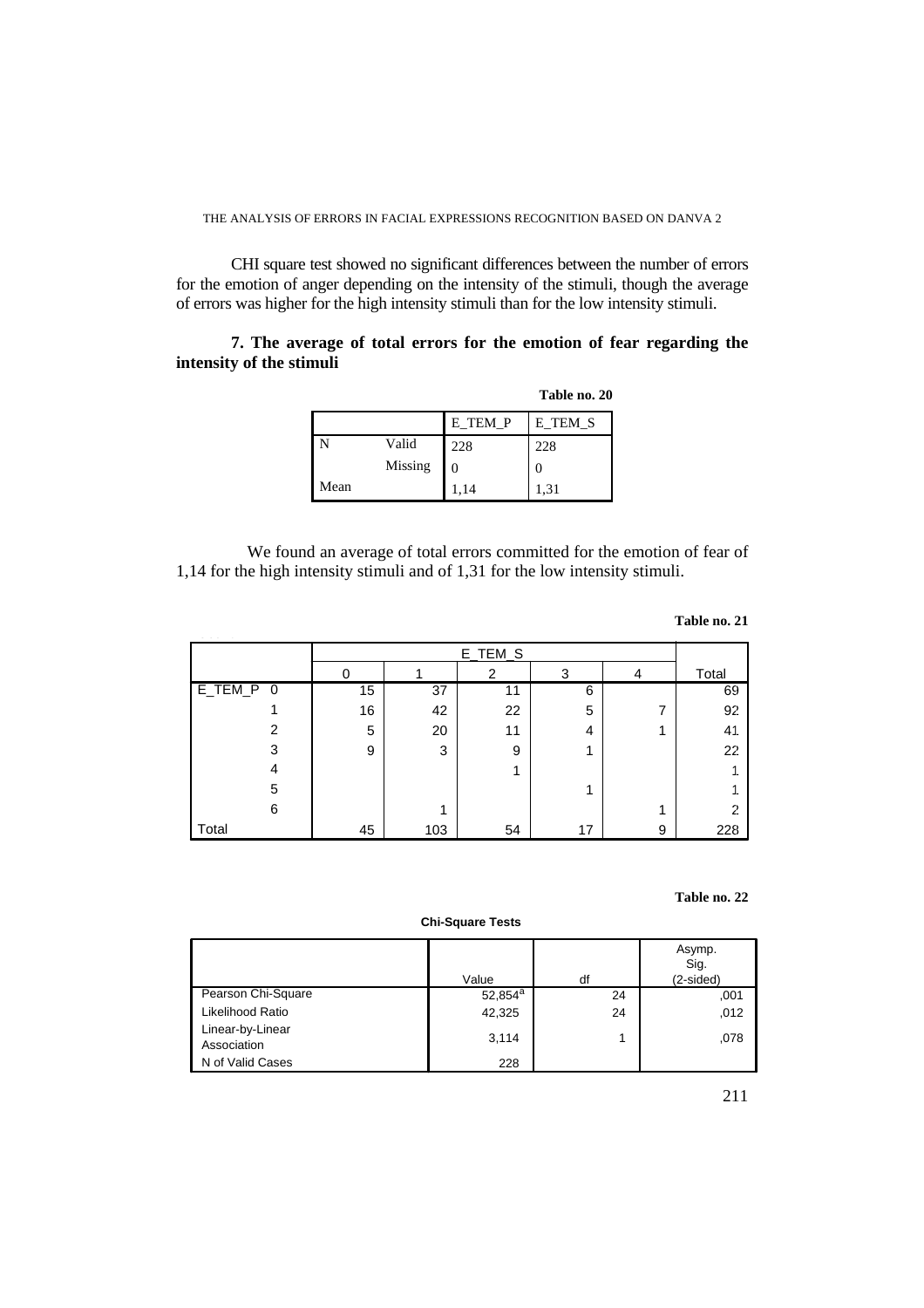CHI square test showed significant differences between the number of errors for the emotion of fear depending on the intensity of the stimulus, the average of total errors being higher for the low intensity stimuli and lower for the high intensity stimuli.

### **Conclusions**

The average we found for the number of errors in recognizing facial expressions was of 8,29, which represents a double value regarding the average found at transcultural level. We consider that this founding is of major importance and we suggest further investigation in what concerns emotional competence within Romanian samples.

In what concerns the hierarchy of errors within the four types of emotions, we have found consistent difficulties for the emotion of fear, than for the emotion of joy, followed by the emotion of sadness and last, for the emotion of anger. Therefore, we found that, within the Romanian sample we investigated, there were serious difficulties in recognizing typical facial expressions for the emotions of fear and joy, which can have a possible impact on the adolescents' behavior and on their level of satisfaction.

The analysis of errors regarding the intensity of the stimuli (high or low) points out that for the emotion of joy, the number of errors is significantly higher for the high intensity stimuli than for the low intensity ones. Moreover, significant differences were found for the emotions of sadness and fear depending on the intensity of the stimulus, the number of errors being higher for the low intensity stimuli than for the high intensity ones.

The profiles of the registered errors allow us to rapidly identify the difficulties participants face in different social or personal contexts, which can be useful in our intervention programme. Including low intensity stimuli within the test was a major objective, concerning the fact that daily social interactions require accuracy in identifying emotional messages of low intensity. These four types of emotions are frequently used in everyday interactions and should be achieved until the age of 10 (Camras & Allison, 1985; Curtrini & Feldman, 1989; Kirouac & Dore, 1983). Without this set of abilities, the awareness of the right way to behave in social situations would be relatively useless and furthermore, learning how to process more complex types of emotions such as guilt or shame would be very difficult or even impossible.

Taking into account that the average we found on the Romanian sample for the number of errors committed in recognizing facial expressions was double that the given average found in various transcultural studies and also that the high values were registered for both low or high intensity stimuli, we recommend further research in what concerns the assessment of emotional competence on Romanian samples. We believe that to be of major importance, regarding also the fact that our curriculum includes extremely poor educational offers concerning the development of emotional competence.